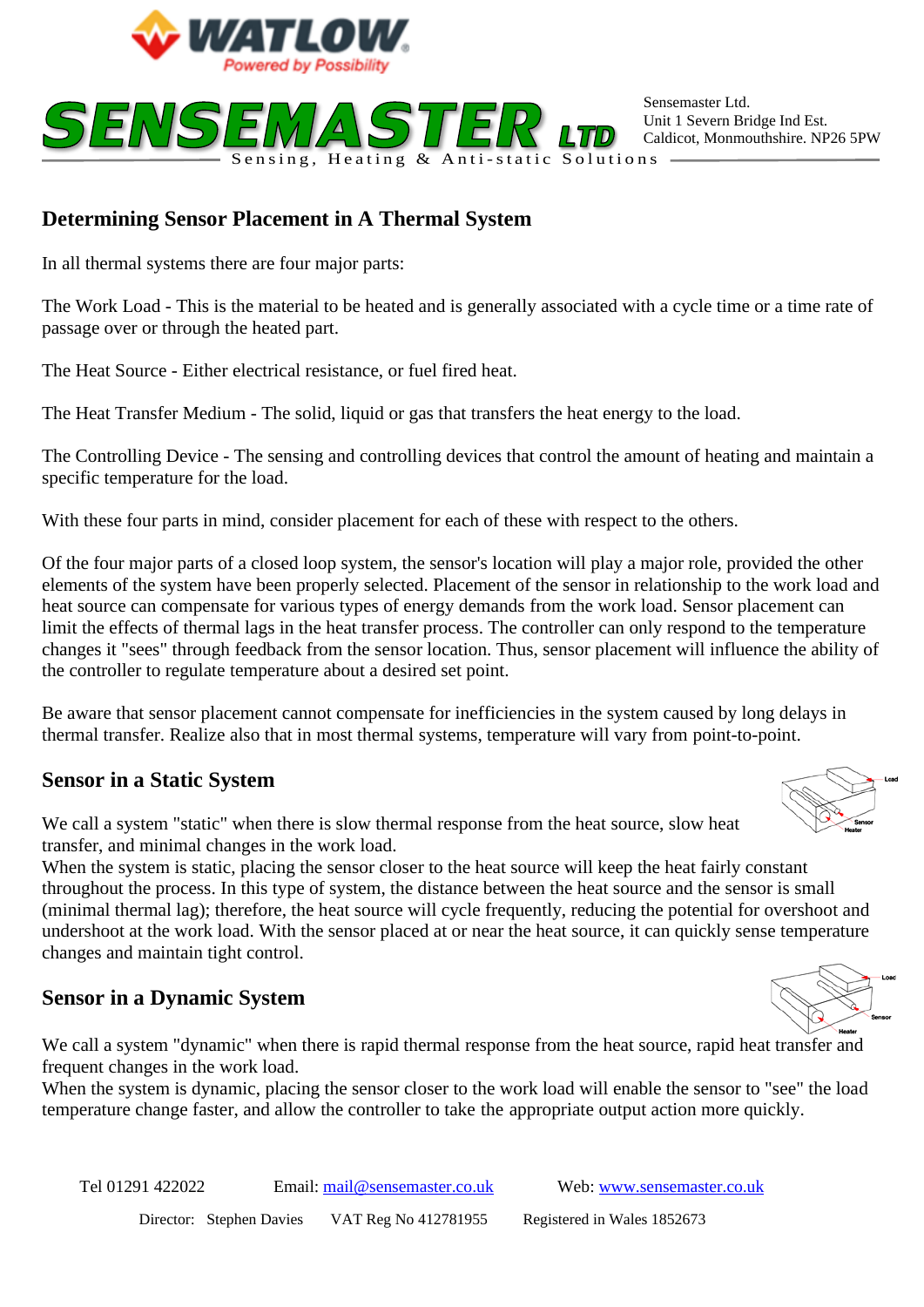



Sensemaster Ltd. Unit 1 Severn Bridge Ind Est. Caldicot, Monmouthshire. NP26 5PW

delay. Therefore, the heat source cycles will be longer, causing a wider swing between the maximum delay. However, in this system type, the distance between heat source and sensor is notable, causing thermal lag or (overshoot) and minimum (undershoot) temperatures at the work load.

### **Sensor in a Combination Static/ Dynamic System**

When the heat demand fluctuates and creates a system between static and dynamic, place the sensor half-way between the heat source and work load to divide the heat transfer lag times equally. Because the system can produce some overshoot and/or undershoot, we recommend that the electronic controller selected for this situation include the PID features (anticipation and offset ability) to compensate for these conditions. This sensor location is most practical in the majority of thermal systems.

### **Sensor Placement Examples in Solids**

The various methods of contact heat transfer can be categorized into conduction (typically solid or liquid), and convection (typically a liquid or gas). A conduction system might consist of the heat source in direct contact with the heat transfer medium which in turn heats the load. The information here discusses three different response systems using different temperature sensor locations.

### **Best Sensor Placement in a Solid**

The heat source is close to the work and the sensor is close to both the heat source and the work. This short heat conduction path minimizes thermal lag.

#### **Practical Sensor Placement**

The heat source is distant from the work and the sensor is located between the source and the work. The longer heat conduction path increases thermal lag in the system, but being located mid-way, the sensor can respond to work or heat source changes without excessive lag.

### **Poor Sensor Placement**

The heat source is close to the work and the sensor is distant from both the heat source and the work. The sensor is too far from the heat conduction path to respond to temperature changes without excessive lag. The sensor is also located too far from the workload.

### **Sensor Placement Examples in Liquids**

The examples shown to the right are for liquid tank heating. As shown, the sensor must be located relatively close to the heat source in order to sense possible overheating of the fluid in that localized area.